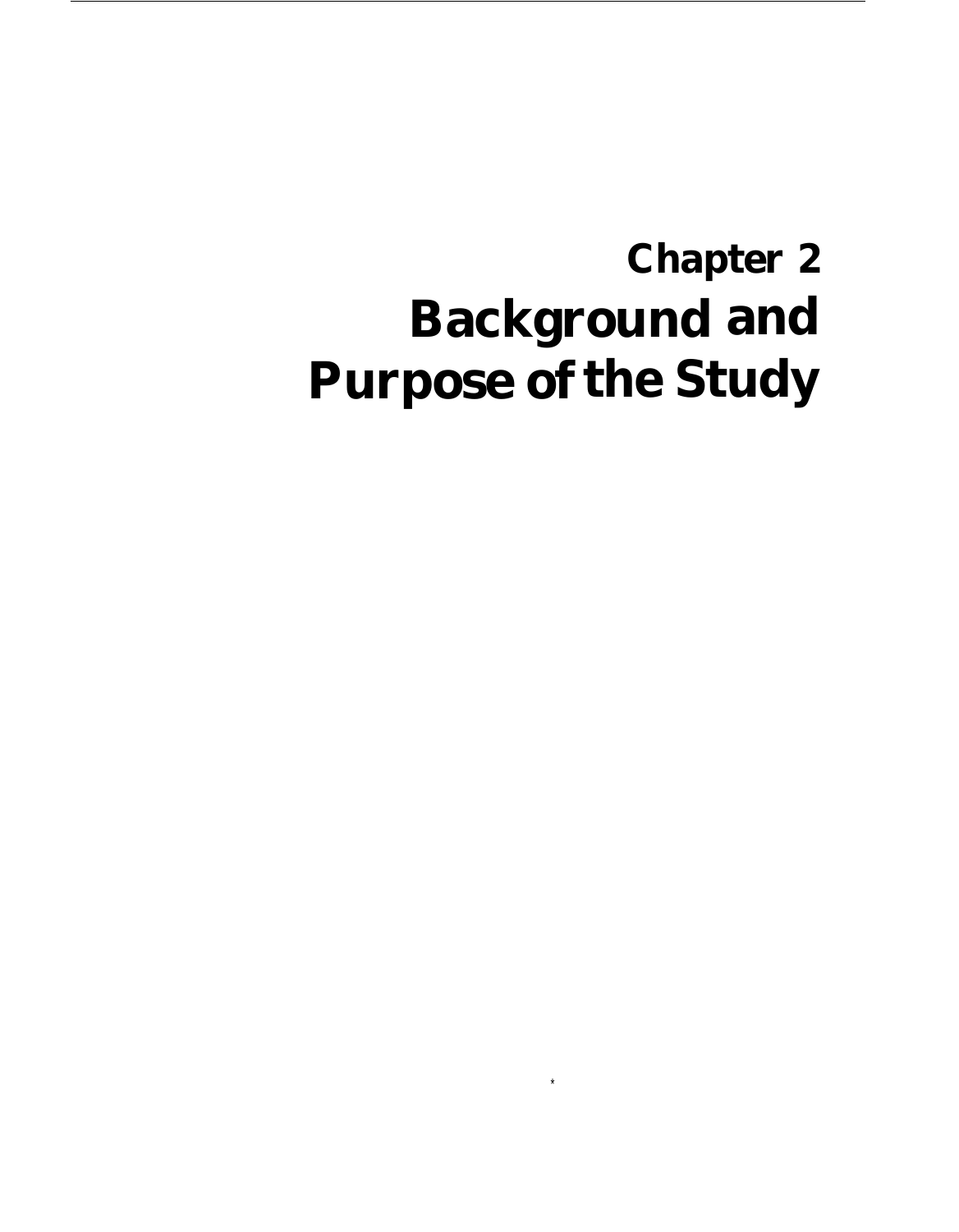#### **Contents**

#### LIST OF **TABLES**

| Table No.                                                | Page |
|----------------------------------------------------------|------|
| 2. Summary of Congressional Requests for OTA Assessments |      |
|                                                          |      |
|                                                          |      |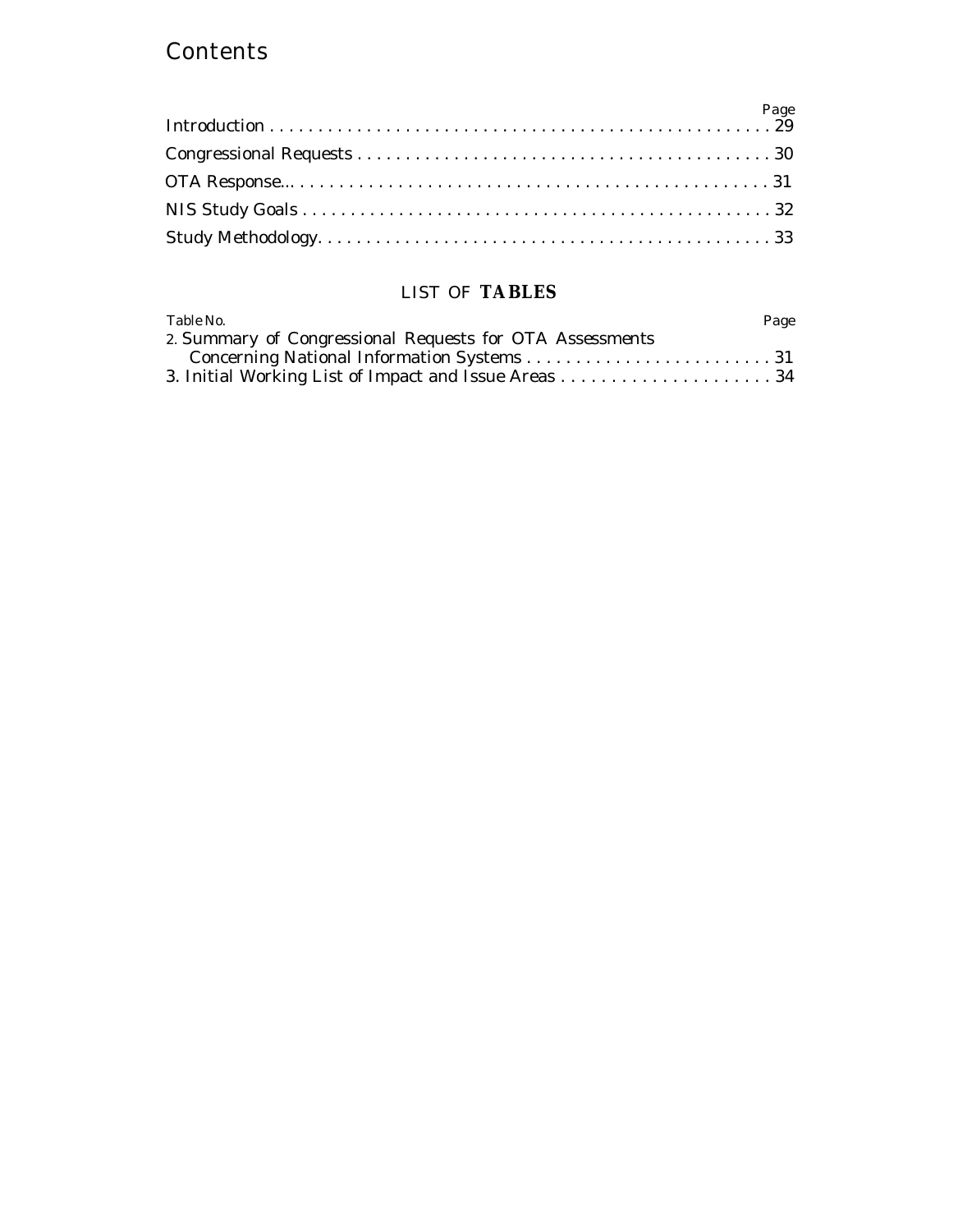## **Chapter** 2 **Background and Purpose of the Study**

### **Introduction**

As computer-based national information systems become more important to American society, particularly for Government administration, they create corresponding public policy problems. Thus, over the past 10 to 15 years Congress has been confronted with a series of increasingly complex issues growing out of the way computer-based systems have been designed and used. These have covered a wide range of concerns such as:

- the design, procurement, and operation of Government data systems;
- the potential for Government agencies to abuse the large record systems they operate that contain personal data;
- the effects of computer technology on the structure and operations of the banking industry;
- the role of the Postal Service in providing electronic message service;
- problems concerned with the protection of privacy and constitutional rights presented by the use of large automated data systems; and
- the impact of information technologies on copyright laws.

Congressional and public interest in these and related issues has been illustrated by a variety of actions over the last decade.

- New legislation—bills and acts concerning privacy, standards, and computer crime.
- Special commissions–the Privacy Protection Study Commission, the Commission on Electronic Funds Transfer, the Commission on Postal Service, and the Commission on New Technological Uses of Copyrighted Works.
- Hearings on privacy, Government recordkeeping practices, the impacts of

particular Government systems, constitutional rights, innovation in the microelectronics industry, the use of computers in education, and many other topics.

- Regulatory and interagency jurisdictional issues—such as protracted computer regulation inquiries by the Federal Communications Commission (FCC), and challenges to regulatory authorities involving the FCC and the Postal Rate Commission.
- Studies–requests by the legislative branch to the Office of Technology Assessment (OTA), the Congressional Research Service (CRS), and the General Accounting Office (GAO) for studies on particular issues involving information systems. These parallel extensive similar activities in both the executive and judicial branches.

Executive branch interest is illustrated by the formation of the National Telecommunications and Information Administration (NTIA) in the Department of Commerce, by research projects-on computer and telecommunication impacts funded by the National Science Foundation, and by a variety of executive orders regarding Federal data processing practices. Interagency groups have been formed to address domestic and international information policy and planning problems.

This overview is one of a group of four studies collectively entitled "Assessment of Societal Impacts of National information Systems. " The individual studies are:

• an overview assessment of technology and public policy issues relevant to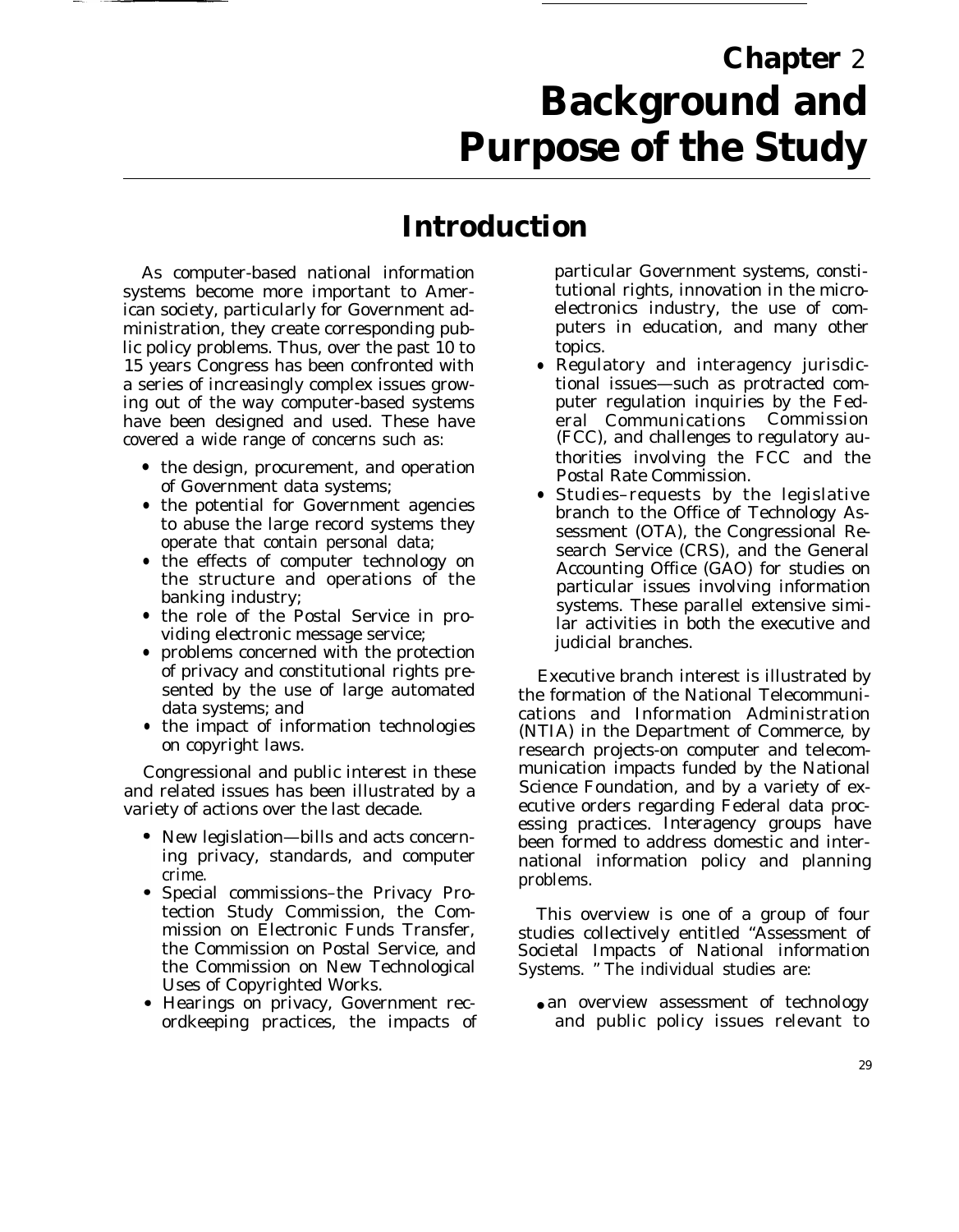computer-based national information systems;

- an assessment of the National Crime Information Center (NCIC) and Computerized Criminal History (CCH) Systems;
- a preliminary assessment of the role of the U.S. Postal Service in electronic message systems; and
- a preliminary assessment of electronic funds transfer systems. Society.

This overview report is intended to be a broad introductory examination of computer-based national information systems and related technology and public policy issues that Congress is likely to face over the next few years. It will also serve as a foundation for the other three OTA studies and for future in-depth examination of particular systems and issues. It should also generate an awareness of the increasingly critical role that national information systems play in

### **Congressional Requests**

Over the last 5 years, OTA has received **a** number of requests from congressional committees and subcommittees to study and report on the impacts of national information systems on society and on public policy.

TAS and NCIC: In February 1976, the House Ways and Means Committee and its Subcommittee on Oversight requested that OTA conduct an assessment of the new Tax Administration System (TAS) proposed by the Internal Revenue Service. In September 1976, the Subcommittee on Government Information and Individual Rights of the House Government Operations Committee also requested such a study in a letter that raised, in addition, much broader questions about Government information systems. Both requests stressed the issues of privacy and the impact of TAS on the Government's use of tax return information.

In September 1977, the House Judiciary Committee, together with its Subcommittee on Civil and Constitutional Rights, requested an assessment of NCIC administered by the Federal Bureau of Investigation. The requests expressed particular concern with the CCH Program and its possible detrimental effects on privacy and civil liberties.

In response to these requests, OTA carried out preliminary assessments of both systems. The TAS preliminary assessment was published in March  $1977^{\circ}$  and the NCIC preliminary assessment in December 1978.<sup>2</sup>

Additional Requests: Subsequently, OTA received a number of congressional letters endorsing these assessments but also raising broader questions concerned with information policy. Some were directed at specific categories of systems under a particular committee's jurisdiction; others dealt more generally with social impacts in areas such as privacy and constitutional rights. The concerns expressed in the requests spanned a number of different applications in both the private sector and the Federal Government. A number of these requests and their particular areas of interest are shown in table 2.

In July 1980, a letter was sent to OTA by Cong. George E. Brown, a member of the Technology Assessment Board and then Chairman of the Subcommittee on Science, Research, and Technology of the House Science and Technology Committee. It expressed an even broader and more compre-

<sup>&#</sup>x27;U.S. Congress, Office of Technology Assessment, *A Preliminary Analysis of the IRS Tax Administration System, OTA-TCI-43,* March 1977.

<sup>&#</sup>x27;U.S. Congress, Office of Technology Assessment, *A Preliminary Assessment of the National Crime Information Center and the Computerized Criminal History System, OTA-I-80,* December 1978.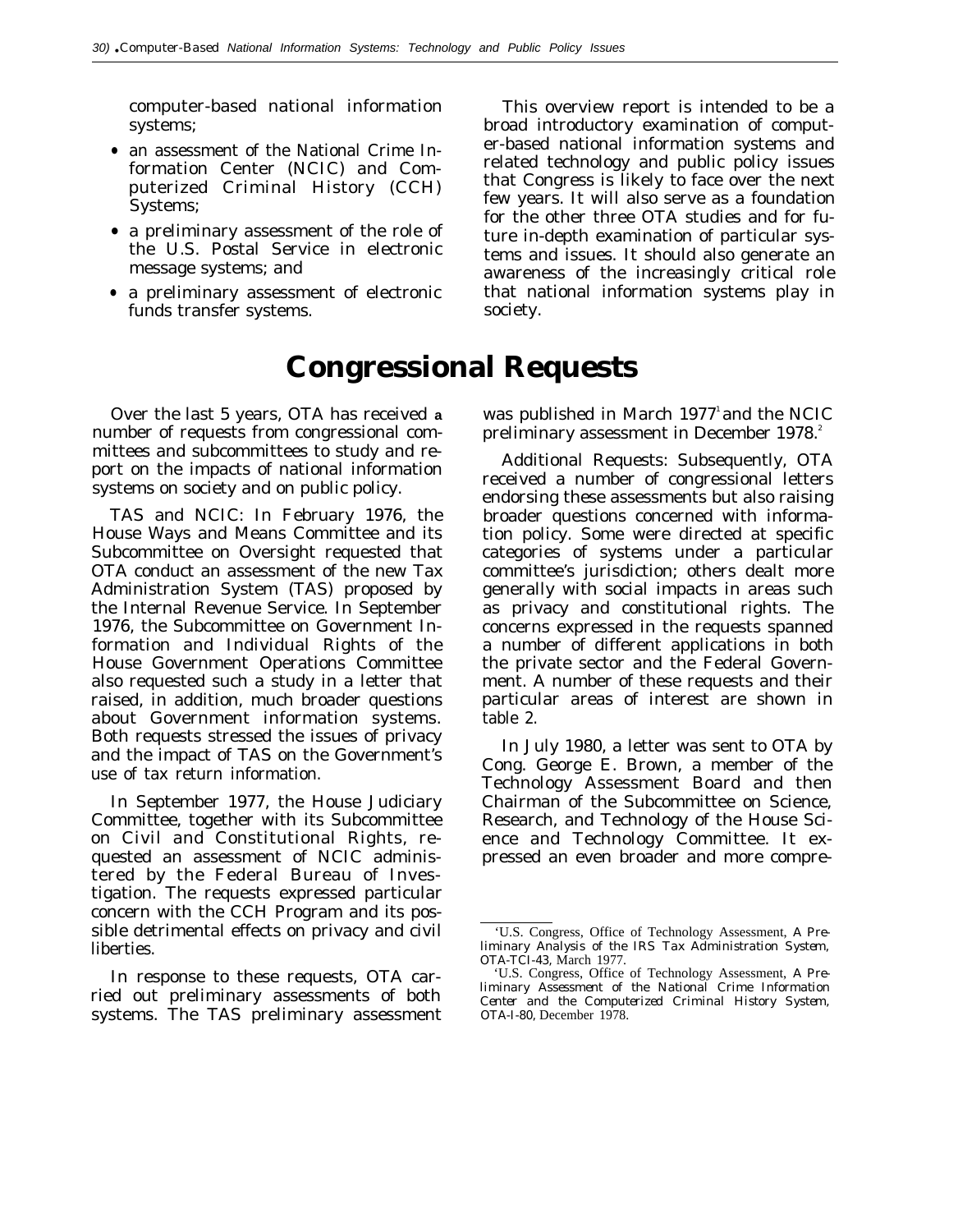| Date              | Committee or subcommittee                                                                                                                                                                                                     | 'Areas 'of interest                                                                                                                                                                                                                                                                                                                                       |
|-------------------|-------------------------------------------------------------------------------------------------------------------------------------------------------------------------------------------------------------------------------|-----------------------------------------------------------------------------------------------------------------------------------------------------------------------------------------------------------------------------------------------------------------------------------------------------------------------------------------------------------|
| February 1977     | House Committee on Post Office and Civil<br>Service                                                                                                                                                                           | Requested an assessment of electronic mail,<br>emphasizing the role of the U.S. Postal Service<br>and employment impacts.                                                                                                                                                                                                                                 |
| September 1977    | House Subcommittee on Government<br>Information and Individual Rights (of the<br>House Committee on Government<br>Operations)                                                                                                 | Reaffirmed a previous request for a TAS study<br>and encouraged a wider look at the impact of<br>Government information systems on privacy,<br>freedom of information, and other related<br>issues, and asked OTA to explore a possible<br>Government-wide policy on data systems.                                                                        |
| September 1977    | House Subcommittee on Civil and<br>Constitutional Rights (House Committee on<br>the Judiciary)                                                                                                                                | Requested a full assessment of NCIC.                                                                                                                                                                                                                                                                                                                      |
| January-June 1978 | Senate Committee on the Judiciary;<br>Subcommittee on Administrative Practice<br>and Procedure; Subcommittee on the<br>Constitution                                                                                           | Requested a full assessment of NCIC. Raised<br>issues of constitutional rights, privacy, other<br>civil liberty concerns, and Federalism.                                                                                                                                                                                                                 |
| December 1978     | Senate Committee on the Judiciary;<br>Subcommittee on Administrative Practice<br>and Procedure; Subcommittee on Antitrust<br>and Monopoly; Subcommittee on the<br>Constitution; Subcommittee on Criminal<br>Law and Procedure | Requested a study of the impact of<br>telecommunications and domestic Information<br>systems on constitutional rights, civil liberties,<br>privacy, freedom of information, antitrust and<br>constitutional rights. Requested NCIC study.<br>Specifically mentioned electronic banking<br>applications, electronic mail, and criminal<br>justice systems. |

**Table 2.—Summary of Congressional Requests for OTA Assessments Concerning National Information Systems**

. .

SOURCE Off Ice of Technology Assessment

impacts of information technology. Con- the major technologies, their areas of apgressman Brown requested that, given the plication, the impact issues, and the prinbreadth and complexity of the subject, OTA undertake a preliminary study to create a study these problems.

hensive range of concerns about the societal "map" of the field. This map would include cipal current efforts by various agencies to

### **OTA Response**

In October 1978, the national information systems (NIS) assessment was initiated by OTA, following a March 1978 approval by the Technology Assessment Board. It was designed with four components:

- $\bullet$  an assessment of NCIC/CCH:
- an assessment of the role of the U.S. Postal Service in electronic message systems;
- an assessment of electronic funds transfer systems; and
- an overview of the crosscutting impacts of all information systems.

These were at first envisaged as case study components in a single large assessment of the impacts of national information systems. In time, however, they evolved into separate studies. The basis for this modification was the following judgment, which was confirmed by the OTA Advisory Panel on National Information Systems and the OTA staff.

*While some observations can be made about national information systems in general, full assessments of their policy impacts can only be made in the context of particular systems, particular applications, and/or particular users, and legal/social environments.*

Consequently, each case study needed to be carried out as an individual assessment in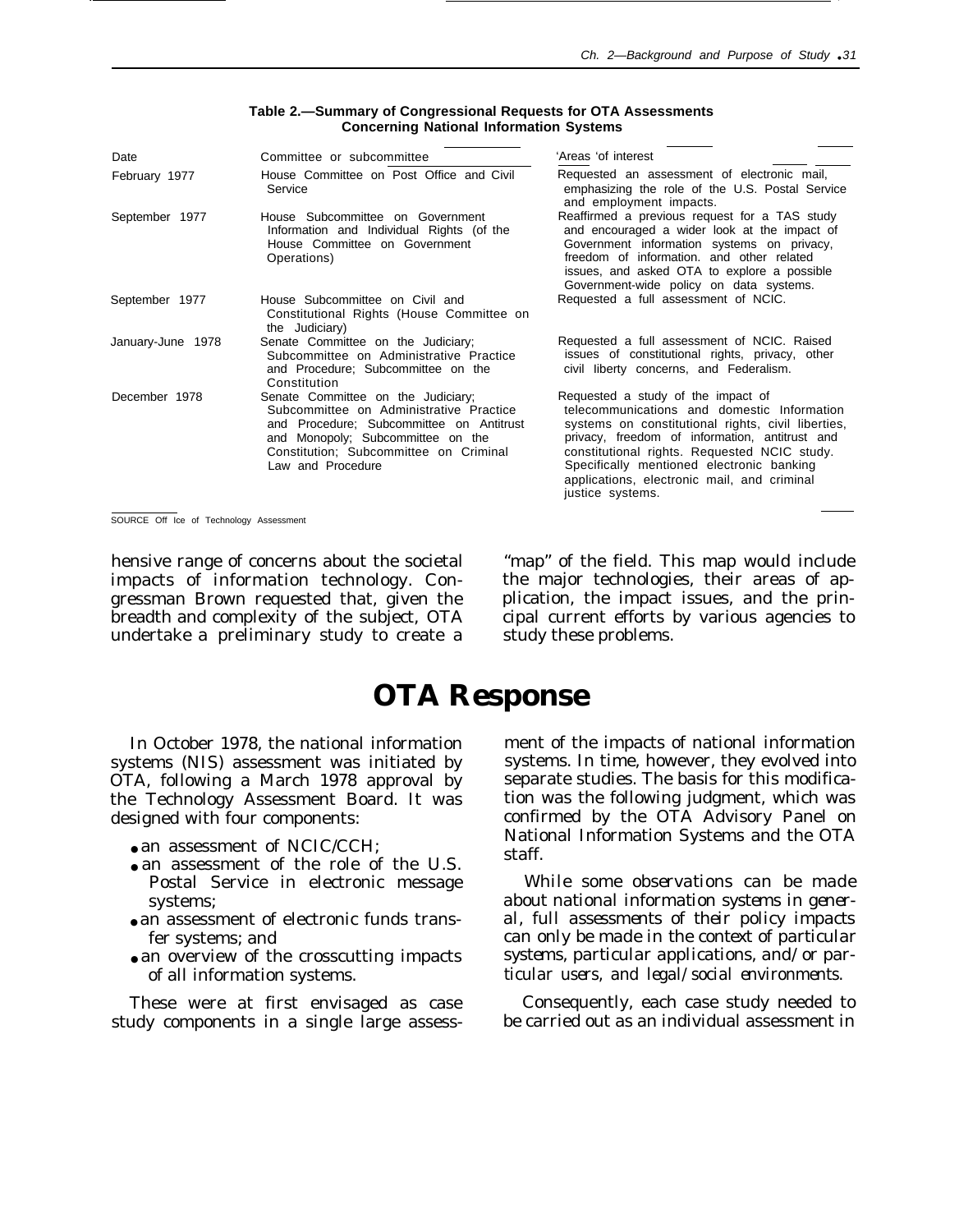which the characteristic issues raised by that type of system would be addressed in its own legal, regulatory, social, and economic environment. It was questionable, however, whether the overview study would be effective as a unifying effort cutting across the three other studies by generalizing their results. Thus, its goals had to be carefully examined and clarified.

In addition, in late 1978, in response to requests from the House and Senate Committees concerned with communication policy, an assessment of telecommunication systems was begun at OTA and conducted in parallel with the NIS assessment. The telecommunication study focused on an examination of common carrier policy and impacts. <sup>3</sup>Both assessments have been closely coordinated to avoid duplication of effort particularly in the analyses of industry structure and technology.

<sup>3</sup>U.S. Congress, Office of Technology Assessment, *Telecommunication Technology and Public Policy.*

### **NIS Study Goals**

It would not be possible for any one study to capture succinctly a single set of policy issues which would apply to all national information systems in American society. The specific systems applications are too different, the potentials and problems too complex, and the parties-at-interest and relevant institutional and legal framework too diverse.

Faced with a complexity of possible topics, OTA established the following set of limited goals for this overview study:

- *To provide a general introduction to computer-based national information systems:* This study should acquaint the nonexpert reader with the nature of computer-based national information systems, their roles in American society, and the characteristics of their impacts and the policy issues that result from their use,
- *To provide a foundation and context for the other related OTA assessments:* The NCIC/CCH, electronic funds transfer, and electronic message system studies all require fundamental state-ofthe-art surveys of the computer and related technologies and industries. This data base is provided by the overview report. In addition, a framework of potential impacts is laid out within

which the specific issues raised in each study can be explored.

● *To build a foundation for future studies:* Over the next few years, Congress will continually be confronted with a number of issues loosely characterized as being related to "information policy. " Congressional agencies such as OTA, CRS, and GAO, as well as executive branch agencies such as NTIA, are being asked to address these issues.

To date, most research and writing about the impacts of computerized information systems have been unrelated. Different terminology, different concepts about the nature of the impacts, and different analytic methodologies have been used. There is a need for some consistent structure, such as a map of the information technology field as discussed by Congressman Brown in his letter to OTA. A start is made toward developing such an analytic framework in chapter 5.

This study's assessment of the directions the development of computer technology and its applications to national information systems will take provides a useful baseline for future work. The description of the current status of the information industry and its likely evolution will be useful in projecting possible future services and the nature of the market and regulatory forces that may shape those services.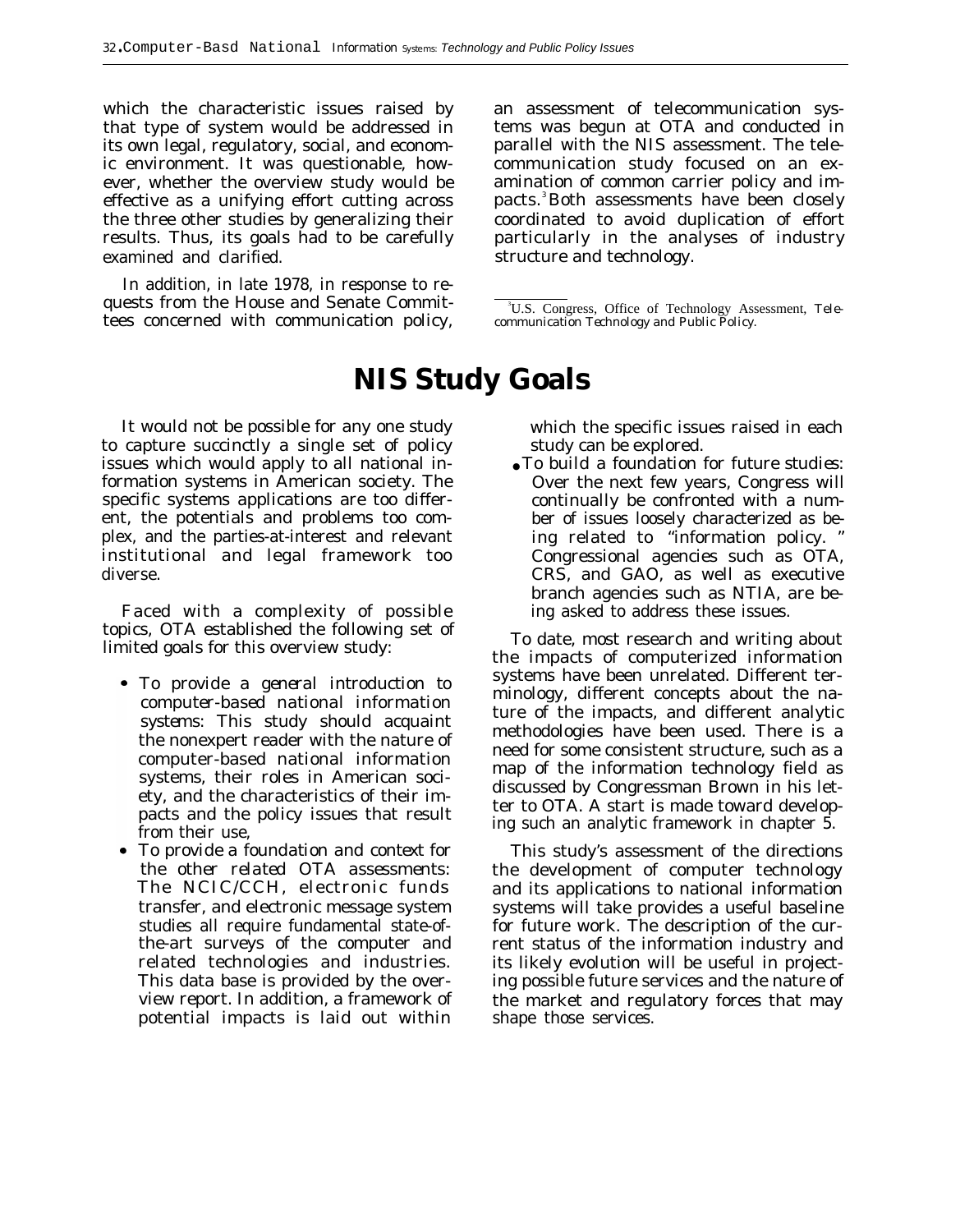### **Study Methodology**

The limited nature of this study's goals, along with its role of providing a supporting framework for the three other studies, dictated a modest plan using in-house staff supplemented by an advisory panel and other ad hoc expert review. The project was organized around the following informationgathering tasks:

• technology,

— —

- industry structure,
- social trends,
- legal and regulatory environment, and
- policy issues analysis.

Technology: This survey examines the current state of computer technology and projects its development over the next 10 to 20 years. It stresses the technology likely to be available to computer users, rather than the leading-edge capabilities likely to exist only in laboratories and on drawing boards. A working paper prepared by OTA staff was reviewed by a special technology panel set up for that purpose. This was coordinated with a parallel effort supporting the telecommunication assessment. The technology survey is highlighted in chapter 3, presented in detail in chapter 13, and used throughout the report.

Industry Structure: This survey examines the current state of the computer and information industries, describes growth trends, and projects their development over the next decade. It, too, was an in-house staff effort, drawing on the technology panel for review and input, and coordinated with the telecommunication assessment. The survey of industry structure and the technology are highlighted in chapter 3, presented in detail in chapter 14, and likewise used throughout the report.

Social Trends: A small task was undertaken to list those political, economic, and social trends believed likely either to have an impact on the use of computer-based information systems or to be affected by their application. A brief working paper was drafted, reviewed by an ad hoc workshop of outside experts, revised in accordance with their comments, and integrated into chapter 4 and the policy issue chapters (6 through 12).

Legal and Regulatory Environment: The in-house staff examined the range of legal and regulatory requirements, existing or pending, that affect the use of computerbased information systems. Analyses were prepared in 13 areas of law and regulation. These were reviewed for accuracy and completeness by a pro bono mail review panel of legal experts, and then utilized in chapter 5 and in the policy issue chapters.

Policy Issues Analysis: An initial list of issues was prepared by OTA staff (see table 3). It was later modified by consideration of the following:

- concerns mentioned in the congressional requests;
- panel advice on priorities;
- comparison with issues examined in the NCIC/CCH, electronic funds transfer, and electronic mail studies;
- comparison with issues developed in the parallel telecommunication study; and
- possible and likely future studies by OTA in related areas.

The topics selected for further analysis do not represent a complete list of all the principal national information system issues that may confront Congress over the next decade. In OTA's judgment, however, these will be among the most important. The brief essays presented in chapters 6 through 12 are not intended as full analyses of these issues. Rather, they describe the general nature of the conflicts, and how future applications of computer-based information systems may intensify or alter the character of the policy debate and the need for new laws and policies.